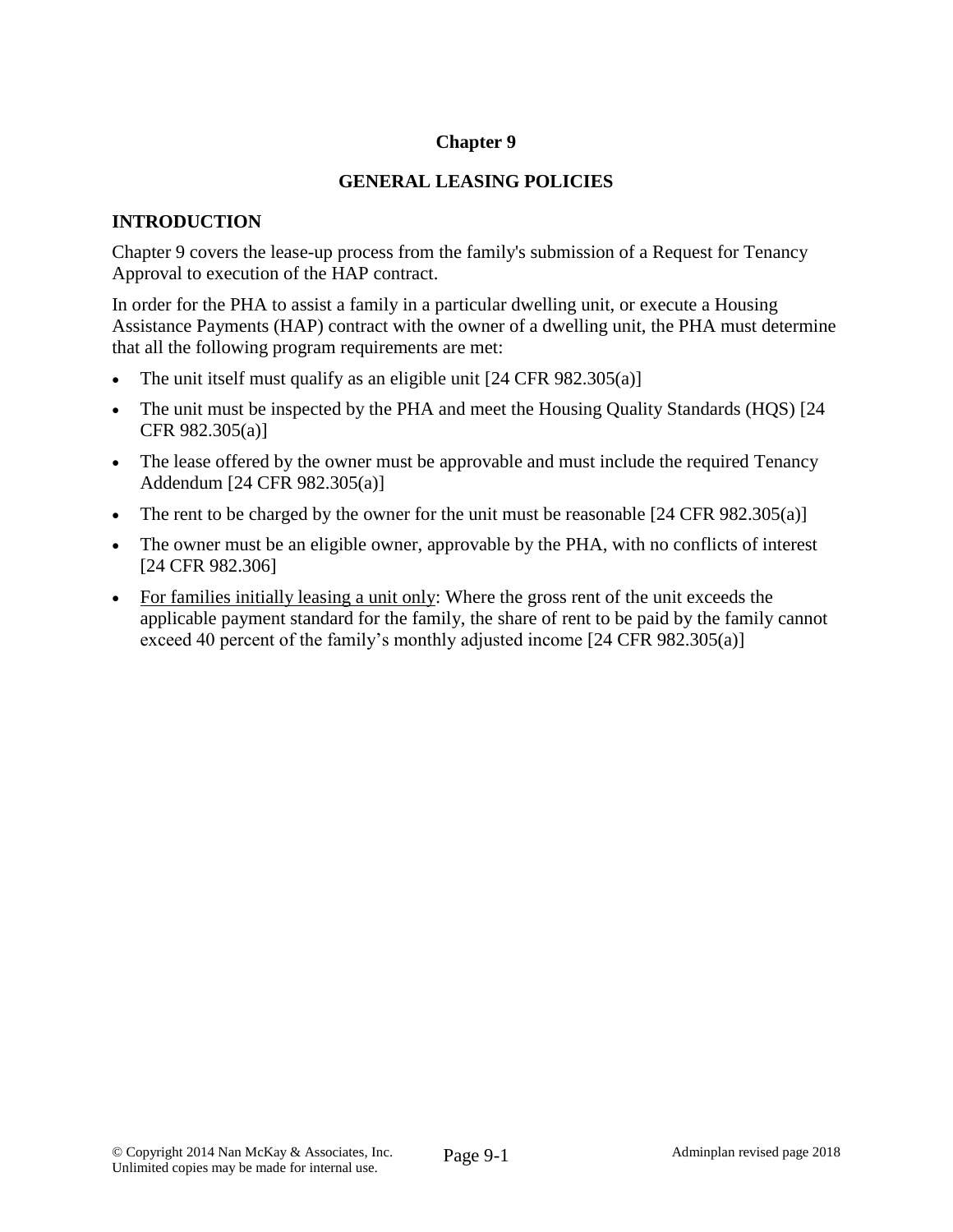# **9-I.A. TENANT SCREENING**

The PHA has no liability or responsibility to the owner or other persons for the family's behavior or suitability for tenancy  $[24 \text{ CFR } 982.307(a)(1)].$ 

The PHA may elect to screen applicants for family behavior or suitability for tenancy. See Chapter 3 for a discussion of the PHA's policies with regard to screening applicant families for program eligibility [24 CFR 982.307(a)(1)].

The owner is responsible for screening and selection of the family to occupy the owner's unit. At or before PHA approval of the tenancy, the PHA must inform the owner that screening and selection for tenancy is the responsibility of the owner  $[24 \text{ CFR } 982.307(a)(2)]$ . The PHA must also inform the owner or manager or his/her rights and obligations under the Violence against Women Act of 2013 (VAWA) [24 CFR 5.2005(a)(2)].

The PHA must provide the owner with the family's current and prior address (as shown in the PHA records) and the name and address (if known to the PHA) of the landlord at the family's current and prior address [24 CFR 982.307(b)(1)].

The PHA is permitted, but not required, to offer the owner other information in the PHA's possession about the tenancy history or drug trafficking of family members [24 CFR 982.307(b)(2)].

The PHA's policy on providing information to the owner must be included in the family's briefing packet [24 CFR 982.307(b)(3)].

The PHA may not disclose to the owner any confidential information provided by the family in response to a PHA request for documentation of domestic violence, dating violence, sexual assault, or stalking except at the written request or with the written consent of the individual providing the documentation [24 CFR 5.2007(b)(4)].

### PHA Policy

The PHA will not screen applicants for family behavior or suitability for tenancy.

The PHA will not provide additional screening information to the owner.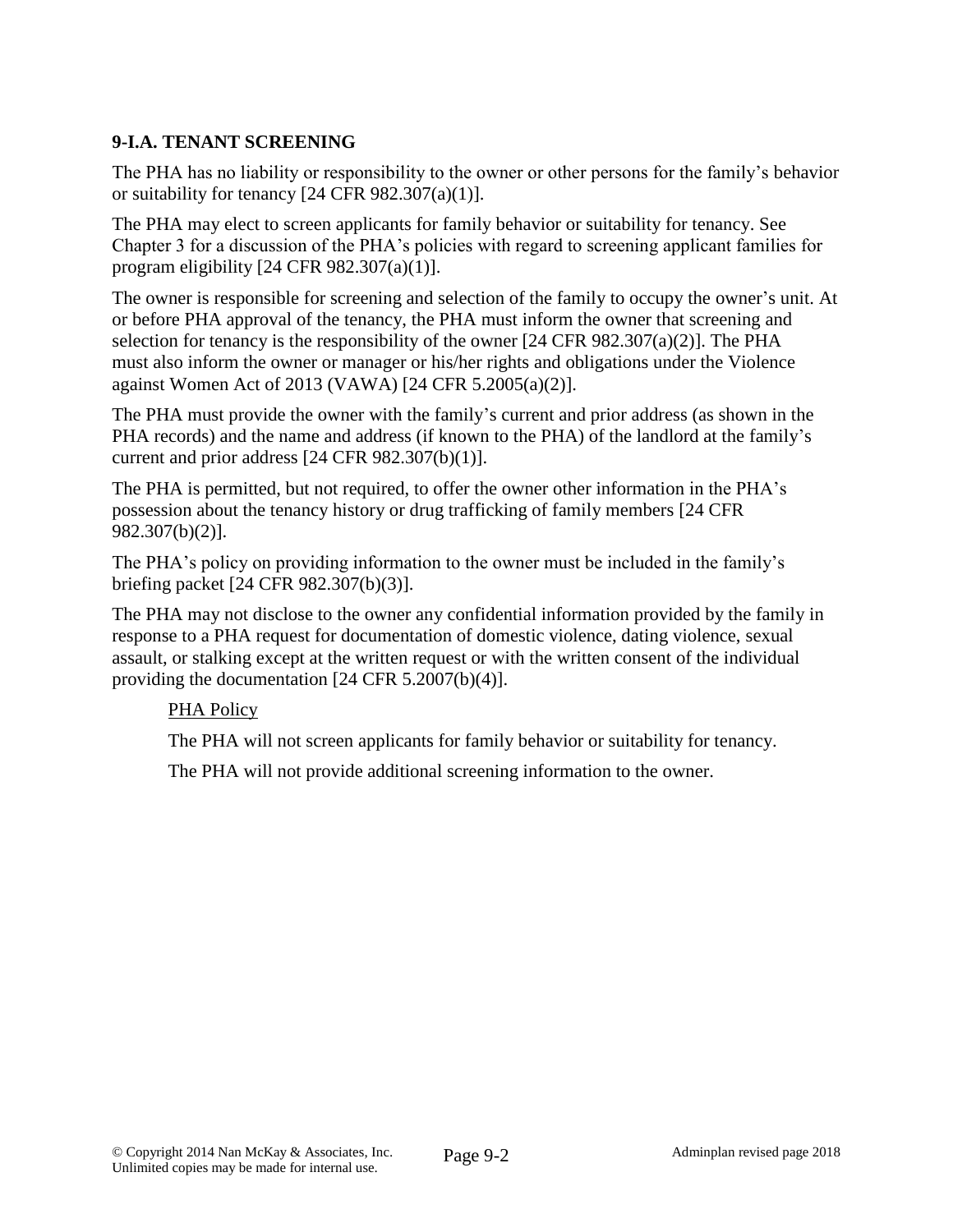# **9-I.B. REQUESTING TENANCY APPROVAL [Form HUD-52517]**

After the family is issued a voucher, the family must locate an eligible unit, with an owner or landlord willing to participate in the voucher program. Once a family finds a suitable unit and the owner is willing to lease the unit under the program, the owner and the family must request the PHA to approve the assisted tenancy in the selected unit.

The owner and the family must submit two documents to the PHA:

- Completed Request for Tenancy Approval (RTA) Form HUD-52517
- Copy of the proposed lease, including the HUD-prescribed Tenancy Addendum Form HUD-52641-A

The RTA contains important information about the rental unit selected by the family, including the unit address, number of bedrooms, structure type, year constructed, utilities included in the rent, and the requested beginning date of the lease, necessary for the PHA to determine whether to approve the assisted tenancy in this unit.

Owners must certify to the most recent amount of rent charged for the unit and provide an explanation for any difference between the prior rent and the proposed rent.

Owners must certify that they are not the parent, child, grandparent, grandchild, sister or brother of any member of the family, unless the PHA has granted a request for reasonable accommodation for a person with disabilities who is a member of the tenant household.

For units constructed prior to 1978, owners must either 1) certify that the unit, common areas, and exterior have been found to be free of lead-based paint by a certified inspector; or 2) attach a lead-based paint disclosure statement.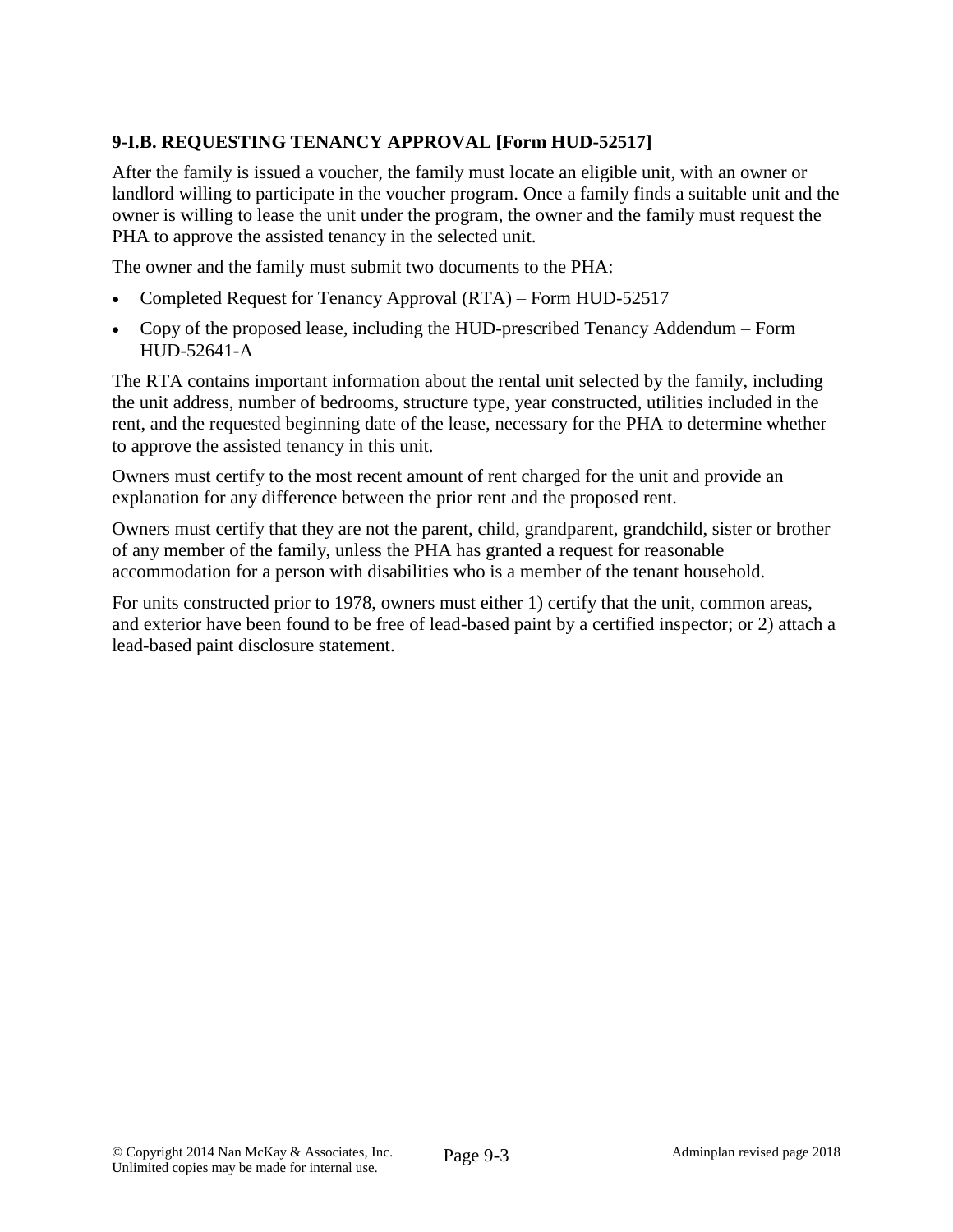Both the RTA and the proposed lease must be submitted no later than the expiration date stated on the voucher. [HCV GB p.8-15].

## PHA Policy

The RTA must be signed by both the family and the owner.

The owner may submit the RTA on behalf of the family.

Completed RTA (including the proposed dwelling lease) must be submitted as hard copies, in-person, by mail, or by fax.

The family may not submit, and the PHA will not process, more than one (1) RTA at a time.

When the family submits the RTA the PHA will review the RTA for completeness.

If the RTA is incomplete (including lack of signature by family, owner, or both), or if the dwelling lease is not submitted with the RTA, the PHA will notify the family and the owner of the deficiencies.

Missing information and/or missing documents will be accepted as hard copies, in-person, by mail, or by fax.

When the family submits the RTA and proposed lease, the PHA will also review the terms of the RTA for consistency with the terms of the proposed lease.

If the terms of the RTA are not consistent with the terms of the proposed lease, the PHA will notify the family and the owner of the discrepancies.

Corrections to the terms of the RTA and/or the proposed lease will only be accepted as hard copies, in-person, by mail or by fax.

Because of the time sensitive nature of the tenancy approval process, the PHA will attempt to communicate with the owner and family by phone, fax, or email. The PHA will use mail when the parties cannot be reached by phone, fax, or email.

# **9-I.C. OWNER PARTICIPATION**

The PHA does not formally approve an owner to participate in the HCV program. However, there are a number of criteria where the PHA may deny approval of an assisted tenancy based on past owner behavior, conflict of interest, or other owner-related issues. There are also criteria for which the PHA must disapprove an owner. No owner has a right to participate in the HCV program [24 CFR 982.306(e)]

See Chapter 13 for a full discussion of owner qualification to participate in the HCV program.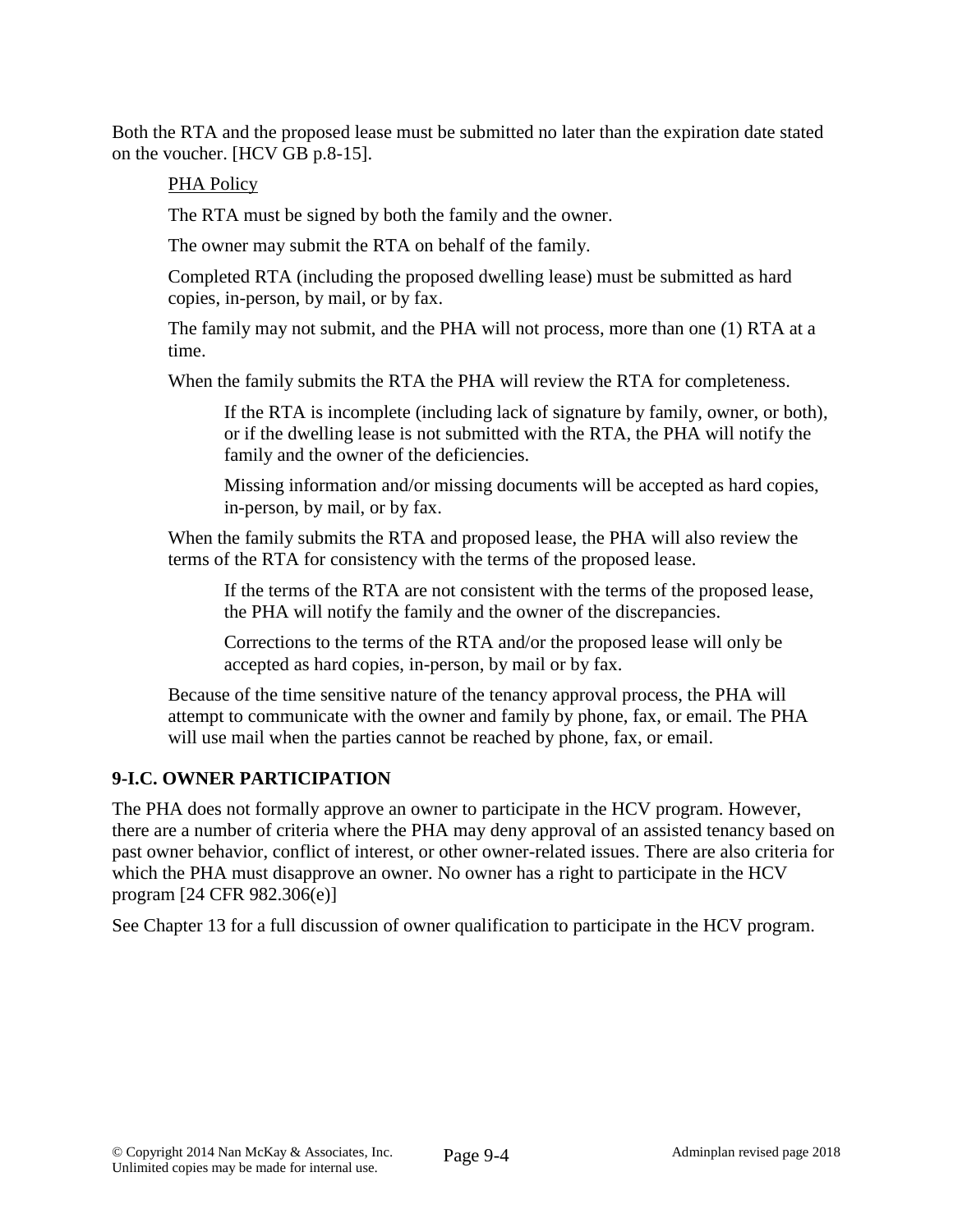# **9-I.D. ELIGIBLE UNITS**

There are a number of criteria that a dwelling unit must meet in order to be eligible for assistance under the voucher program. Generally, a voucher-holder family may choose any available rental dwelling unit on the market in the PHA's jurisdiction. This includes the dwelling unit they are currently occupying.

## **Ineligible Units [24 CFR 982.352(a)]**

The PHA may not assist a unit under the voucher program if the unit is a public housing or Indian housing unit; a unit receiving project-based assistance under section 8 of the 1937 Act (42 U.S.C. 1437f); nursing homes, board and care homes, or facilities providing continual psychiatric, medical, or nursing services; college or other school dormitories; units on the grounds of penal, reformatory, medical, mental, and similar public or private institutions; a unit occupied by its owner or by a person with any interest in the unit.

# **PHA-Owned Units [24 CFR 982.352(b)]**

Otherwise eligible units that are owned or substantially controlled by the PHA issuing the voucher may also be leased in the voucher program. In order for a PHA-owned unit to be leased under the voucher program, the unit must not be ineligible housing and the PHA must inform the family, both orally and in writing, that the family has the right to select any eligible unit available for lease and that the family is free to select a PHA-owned unit without any pressure or steering by the PHA.

## PHA Policy

The PHA does have eligible PHA-owned units available for leasing under the voucher program.

KHA will inform the family, both orally and in writing, that the family has the right to select any eligible unit available for lease and that the family is free to select a PHAowned unit without any pressure or steering by the PHA.

# **Special Housing Types [24 CFR 982 Subpart M]**

HUD regulations permit, but do not generally require, the PHA to permit families to use voucher assistance in a number of special housing types in accordance with the specific requirements applicable to those programs. These special housing types include single room occupancy (SRO) housing, congregate housing, group home, shared housing, manufactured home space (where the family owns the manufactured home and leases only the space), cooperative housing and homeownership option. See Chapter 15 for specific information and policies on any of these housing types that the PHA has chosen to allow.

The regulations do require the PHA to permit use of any special housing type if needed as a reasonable accommodation so that the program is readily accessible to and usable by persons with disabilities.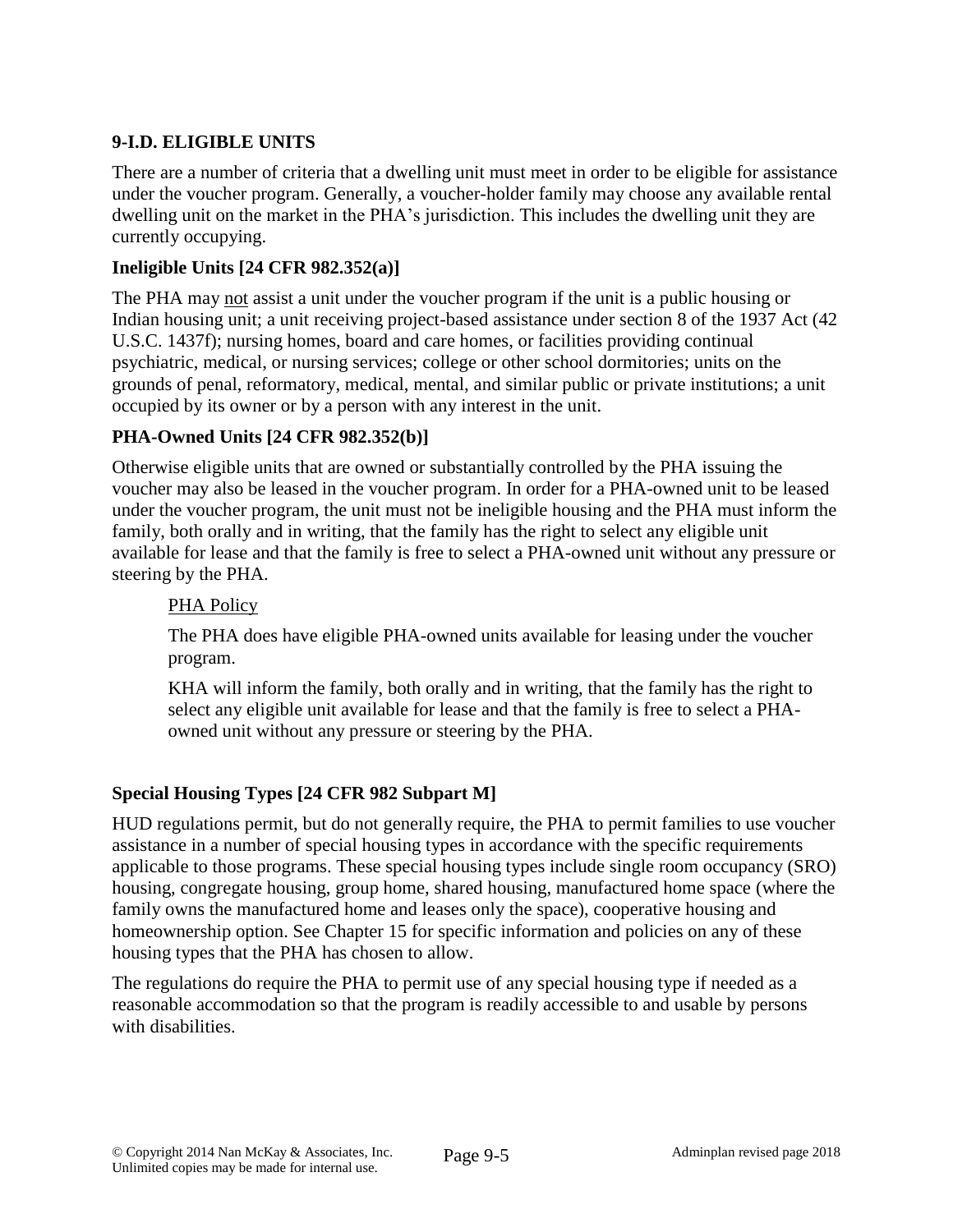## **Duplicative Assistance [24 CFR 982.352(c)]**

A family may not receive the benefit of HCV tenant-based assistance while receiving the benefit of any of the following forms of other housing subsidy, for the same unit or for a different unit:

- Public or Indian housing assistance;
- Other Section 8 assistance (including other tenant-based assistance);
- Assistance under former Section 23 of the United States Housing Act of 1937 (before amendment by the Housing and Community Development Act of 1974);
- Section 101 rent supplements;
- Section 236 rental assistance payments;
- Tenant-based assistance under the HOME Program;
- Rental assistance payments under Section 521 of the Housing Act of 1949 (a program of the Rural Development Administration);
- Any local or State rent subsidy;
- Section 202 supportive housing for the elderly;
- Section 811 supportive housing for persons with disabilities; (11) Section 202 projects for non-elderly persons with disabilities (Section 162 assistance); or
- Any other duplicative federal, State, or local housing subsidy, as determined by HUD. For this purpose, 'housing subsidy' does not include the housing component of a welfare payment, a social security payment received by the family, or a rent reduction because of a tax credit.

#### **Housing Quality Standards (HQS) [24 CFR 982.305 and 24 CFR 982.401]**

In order to be eligible, the dwelling unit must be in decent, safe and sanitary condition. This determination is made using HUD's Housing Quality Standards (HQS) and/or equivalent state or local standards approved by HUD. See Chapter 8 for a full discussion of the HQS standards, as well as the process for HQS inspection at initial lease-up.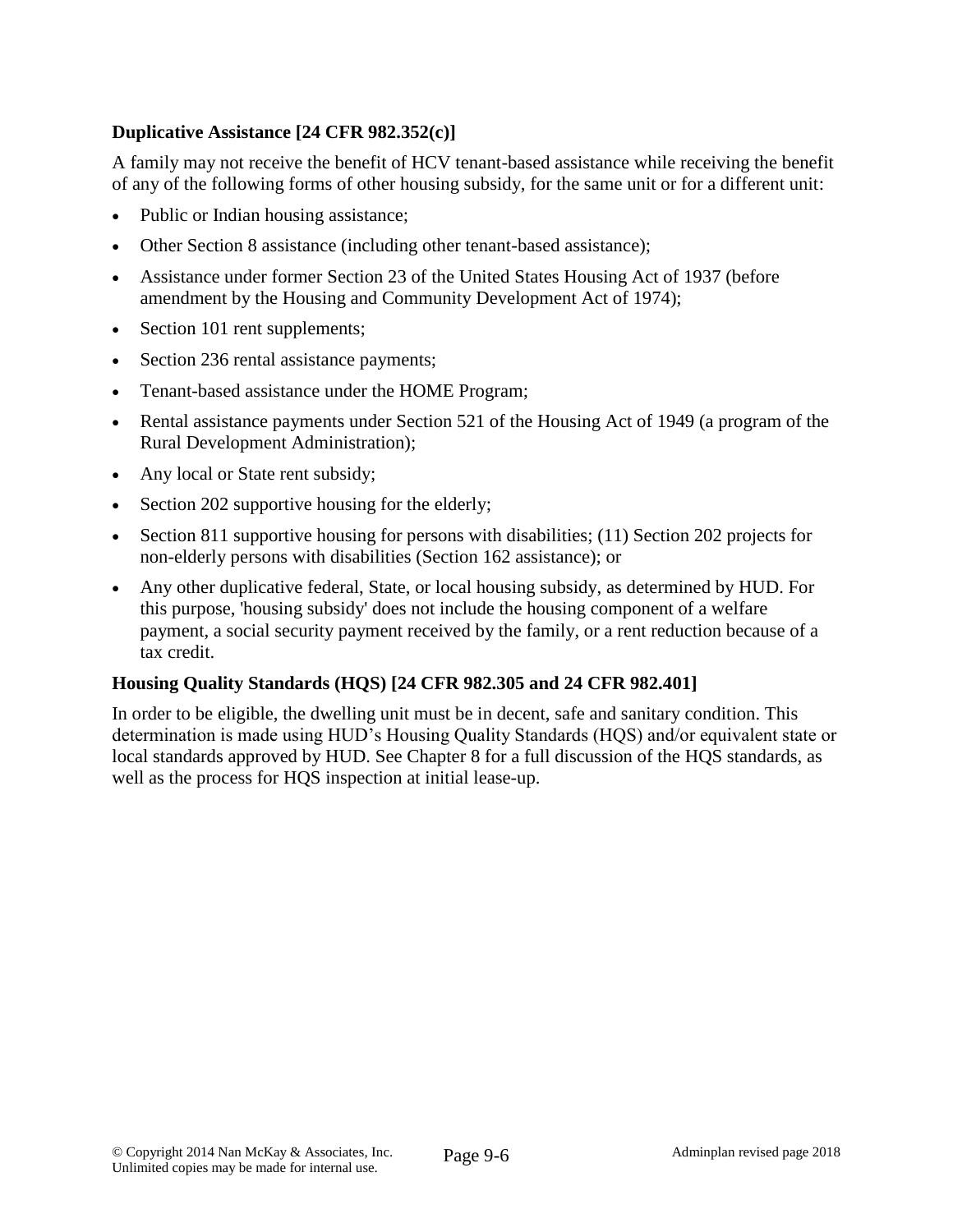# **Unit Size**

In order to be eligible, the dwelling unit must be appropriate for the number of persons in the household. A family must be allowed to lease an otherwise acceptable dwelling unit with fewer bedrooms than the number of bedrooms stated on the voucher issued to the family, provided the unit meets the applicable HQS space requirements [24 CFR 982.402(d)]. The family must be allowed to lease an otherwise acceptable dwelling unit with more bedrooms than the number of bedrooms stated on the voucher issued to the family. See Chapter 5 for a full discussion of subsidy standards.

### **Rent Reasonableness [24 CFR 982.305 and 24 CFR 982.507]**

In order to be eligible, the dwelling unit must have a reasonable rent. The rent must be reasonable in relation to comparable unassisted units in the area and must not be in excess of rents charged by the owner for comparable, unassisted units on the premises. See Chapter 8 for a full discussion of rent reasonableness and the rent reasonableness determination process.

#### **Rent Burden [24 CFR 982.508]**

Where a family is initially leasing a unit and the gross rent of the unit exceeds the applicable payment standard for the family, the family share cannot exceed 40 percent of the family's adjusted monthly income. The term "family share" refers to the amount the family pays toward rent and utilities. The gross rent for the unit minus the total housing assistance payment (HAP) for the unit equals the family share. See Chapter 6 for a discussion of calculation of gross rent, the use of payment standards, and calculation of family income, family share of rent and HAP.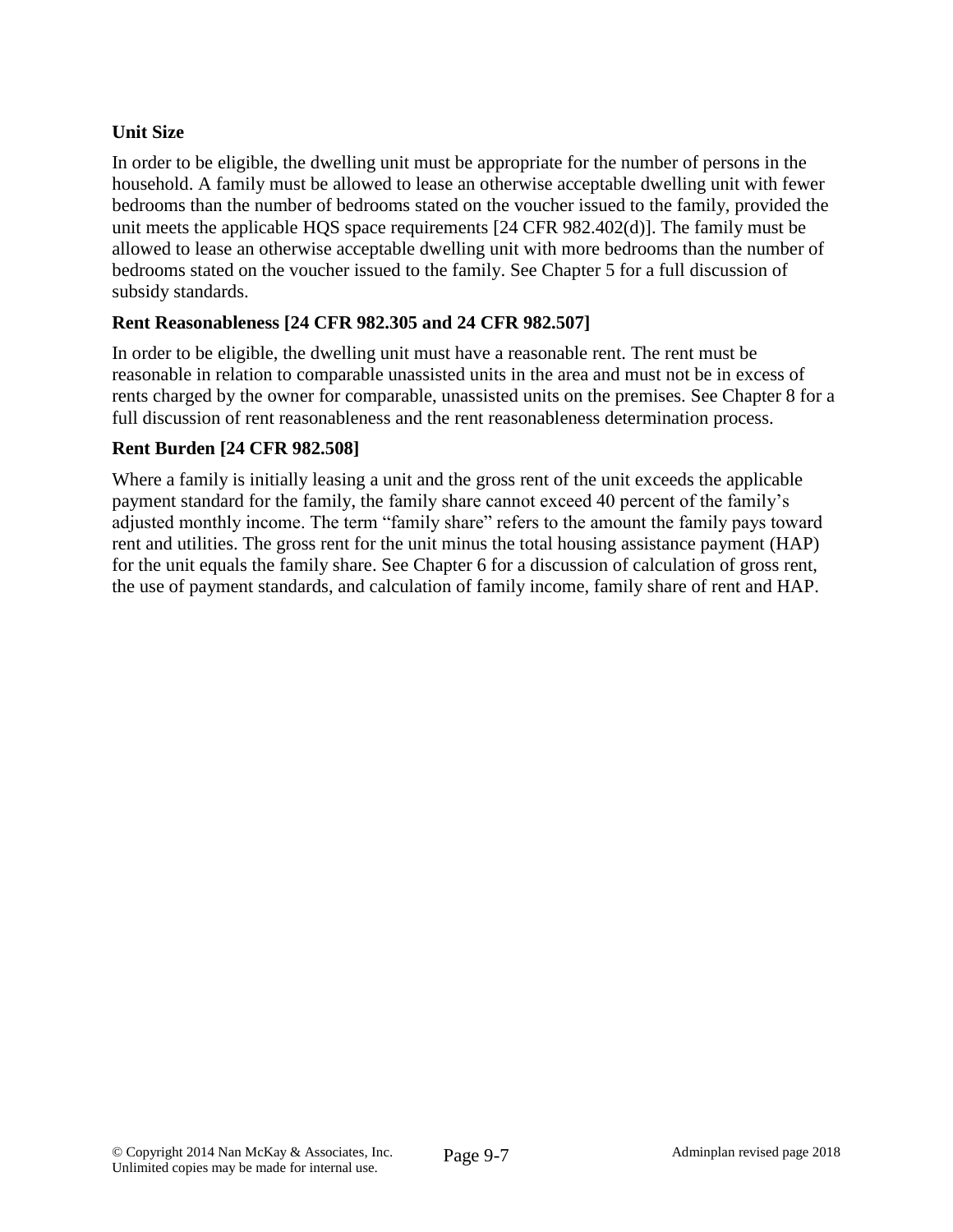# **9-I.E. LEASE AND TENANCY ADDENDUM**

The family and the owner must execute a written dwelling lease agreement for the assisted unit. This written lease is a contract between the tenant family and the owner; the PHA is not a party to this contract.

The tenant must have legal capacity to enter a lease under State and local law. 'Legal capacity' means that the tenant is bound by the terms of the lease and may enforce the terms of the lease against the owner [24 CFR 982.308(a)]

## **Lease Form and Tenancy Addendum [24 CFR 982.308]**

If the owner uses a standard lease form for rental to unassisted tenants in the locality or the premises, the lease must be in such standard form. If the owner does not use a standard lease form for rental to unassisted tenants, the owner may use another form of lease. The HAP contract prescribed by HUD contains the owner's certification that if the owner uses a standard lease form for rental to unassisted tenants, the lease for the assisted tenants is in such standard form.

All provisions in the HUD-required Tenancy Addendum must be added word-for-word to the owner's standard lease form. The Tenancy Addendum includes the HUD requirements for the tenancy. Because it is a part of the lease, the tenant shall have the right to enforce the Tenancy Addendum against the owner. If there is a conflict between the owner's lease and the Tenancy Addendum, the terms of the Tenancy Addendum shall prevail over any other provisions of the lease.

### PHA Policy

The PHA does not provide a model or standard dwelling lease for owners to use in the HCV program.

### **Lease Information [24 CFR 982.308(d)]**

The assisted dwelling lease must contain all of the required information as listed below:

- The names of the owner and the tenant:
- The unit rented (address, apartment number, and any other information needed to identify the contract unit)
- The term of the lease (initial term and any provisions for renewal)
- The amount of the monthly rent to owner
- A specification of what utilities and appliances are to be supplied by the owner, and what utilities and appliances are to be supplied by the family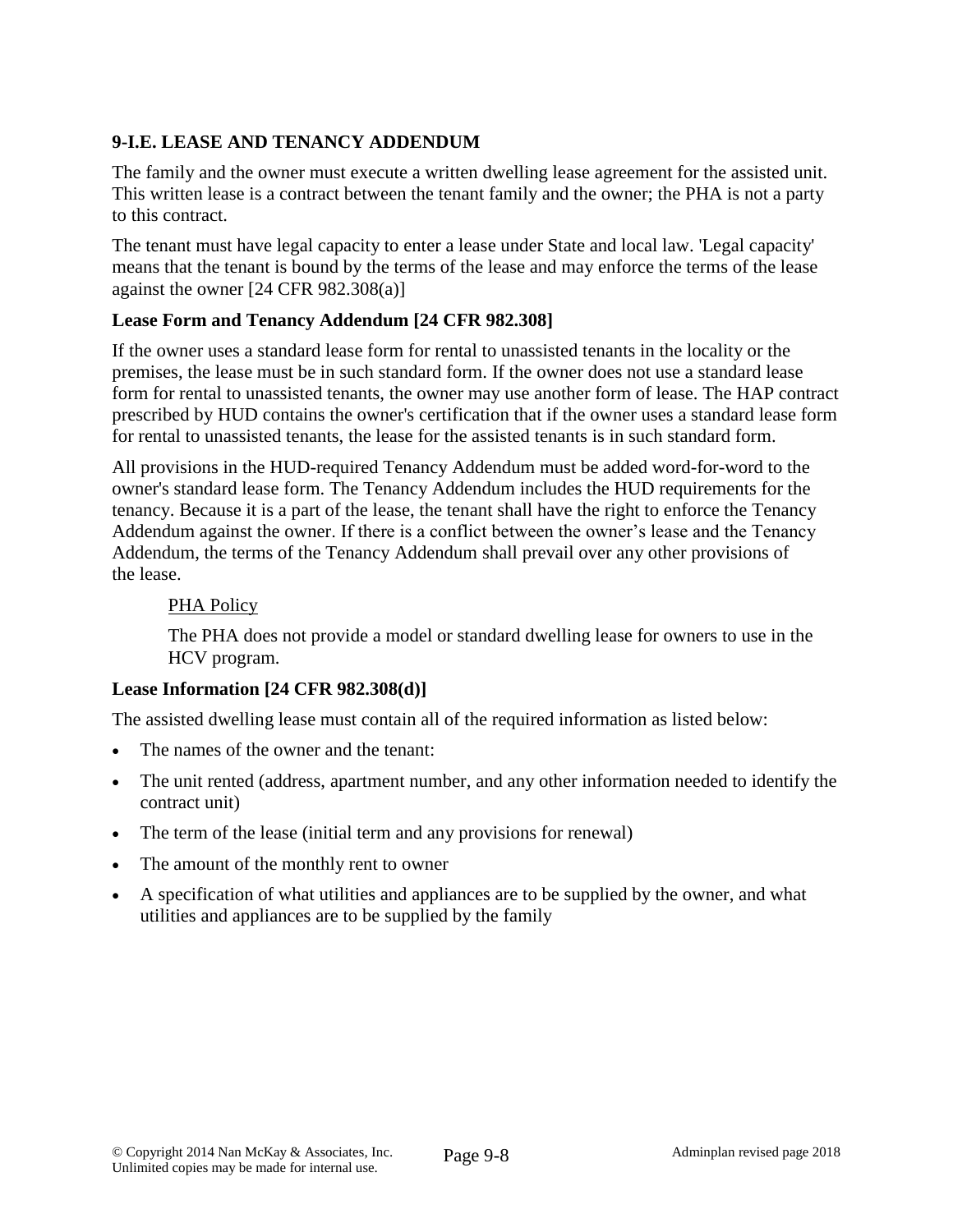### **Term of Assisted Tenancy**

The initial term of the assisted dwelling lease must be for at least one year [24 CFR 982.309]. The initial lease term is also stated in the HAP contract.

The HUD program regulations permit the PHA to approve a shorter initial lease term if certain conditions are met.

#### PHA Policy

The PHA will not approve an initial lease term of less than six (6) months.

During the initial term of the lease, the owner may not raise the rent to owner [24 CFR 982.309].

Any provisions for renewal of the dwelling lease will be stated in the dwelling lease [HCV Guidebook, pg. 8-22]. There are no HUD requirements regarding any renewal extension terms, except that they must be stated in the dwelling lease if they exist.

The PHA may execute the HAP contract even if there is less than one year remaining from the beginning of the initial lease term to the end of the last expiring funding increment under the consolidated ACC. [24 CFR 982.309(b)].

#### **Security Deposit [24 CFR 982.313 (a) and (b)]**

The owner may collect a security deposit from the tenant. The PHA may prohibit security deposits in excess of private market practice, or in excess of amounts charged by the owner to unassisted tenants. However, if the PHA chooses to do so, language to this effect must be added to Part A of the HAP contract [Form HUD-52641].

### PHA Policy

The PHA will allow the owner to collect any security deposit amount the owner determines is appropriate. Therefore, no modifications to the HAP contract will be necessary.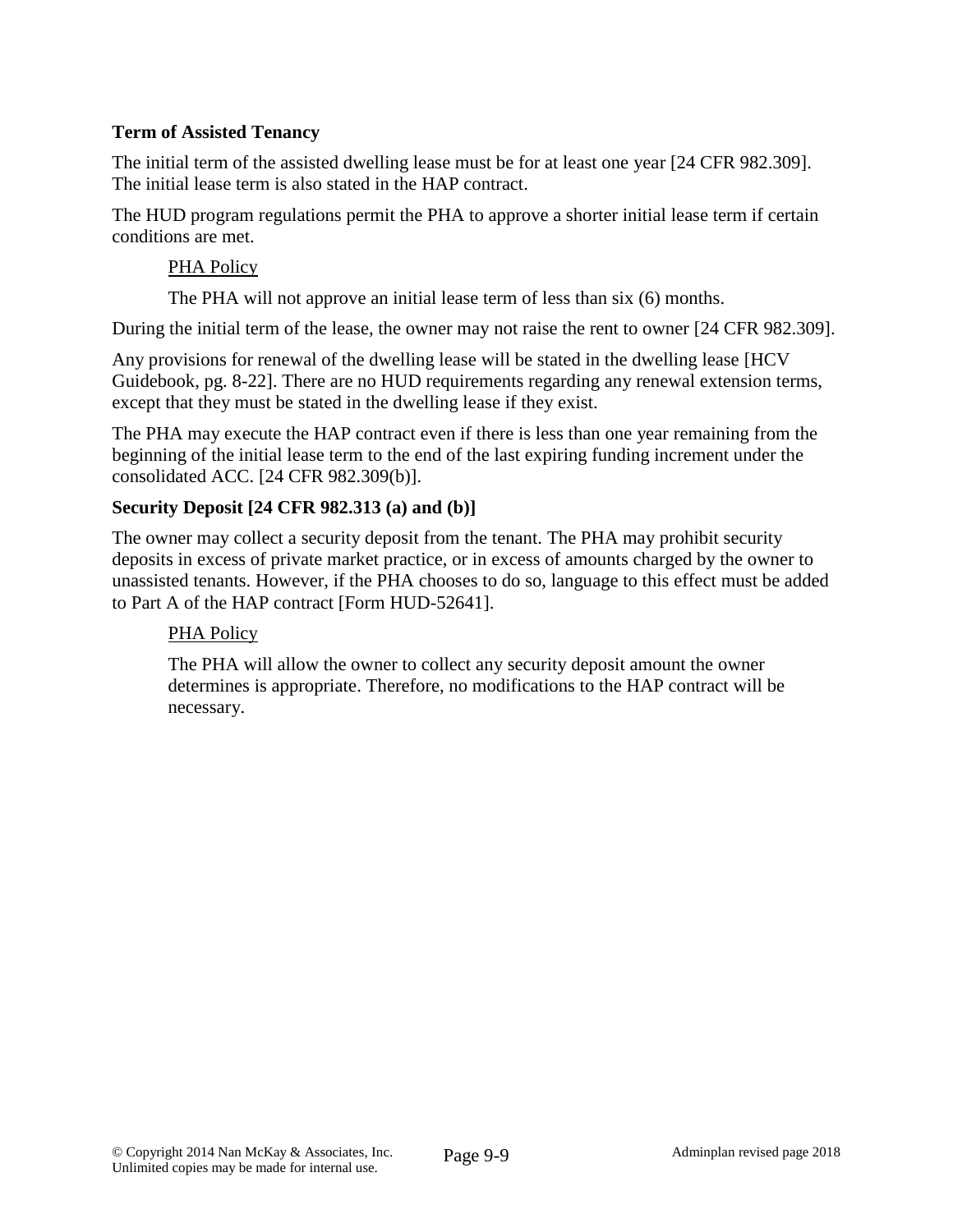#### **Separate Non-Lease Agreements between Owner and Tenant**

Owners may not demand or accept any rent payment from the family in excess of the rent to the owner as approved by the PHA minus the PHA's housing assistance payments to the owner [24 CFR 982.451(b)(4)].

The owner may not charge the tenant extra amounts for items customarily included in rent in the locality, or provided at no additional cost to unsubsidized tenants in the premises [24 CFR 982.510(c)].

#### PHA Policy

The PHA permits owners and families to execute separate, non-lease agreements for services, appliances (other than range and refrigerator) and other items that are not included in the lease.

Any items, appliances, or other services that are customarily provided to unassisted families as part of the dwelling lease with those families, or are permanently installed in the dwelling unit must be included in the dwelling lease for the assisted family. These items, appliances or services cannot be placed under a separate non-lease agreement between the owner and family. Side payments for additional rent, or for items, appliances or services customarily provided to unassisted families as part of the dwelling lease for those families, are prohibited.

Any items, appliances, or other services that are not customarily provided to unassisted families as part of the dwelling lease with those families, are not permanently installed in the dwelling unit and where the family has the sole option of not utilizing the item, appliance or service, may be included in a separate non-lease agreement between the owner and the family.

The family is not liable and cannot be held responsible under the terms of the assisted dwelling lease for any charges pursuant to a separate non-lease agreement between the owner and the family. Non-payment of any charges pursuant to a separate non-lease agreement between the owner and the family cannot be a cause for eviction or termination of tenancy under the terms of the assisted dwelling lease.

Separate non-lease agreements that involve additional items, appliances or other services may be considered amenities offered by the owner and may be taken into consideration when determining the reasonableness of the rent for the property.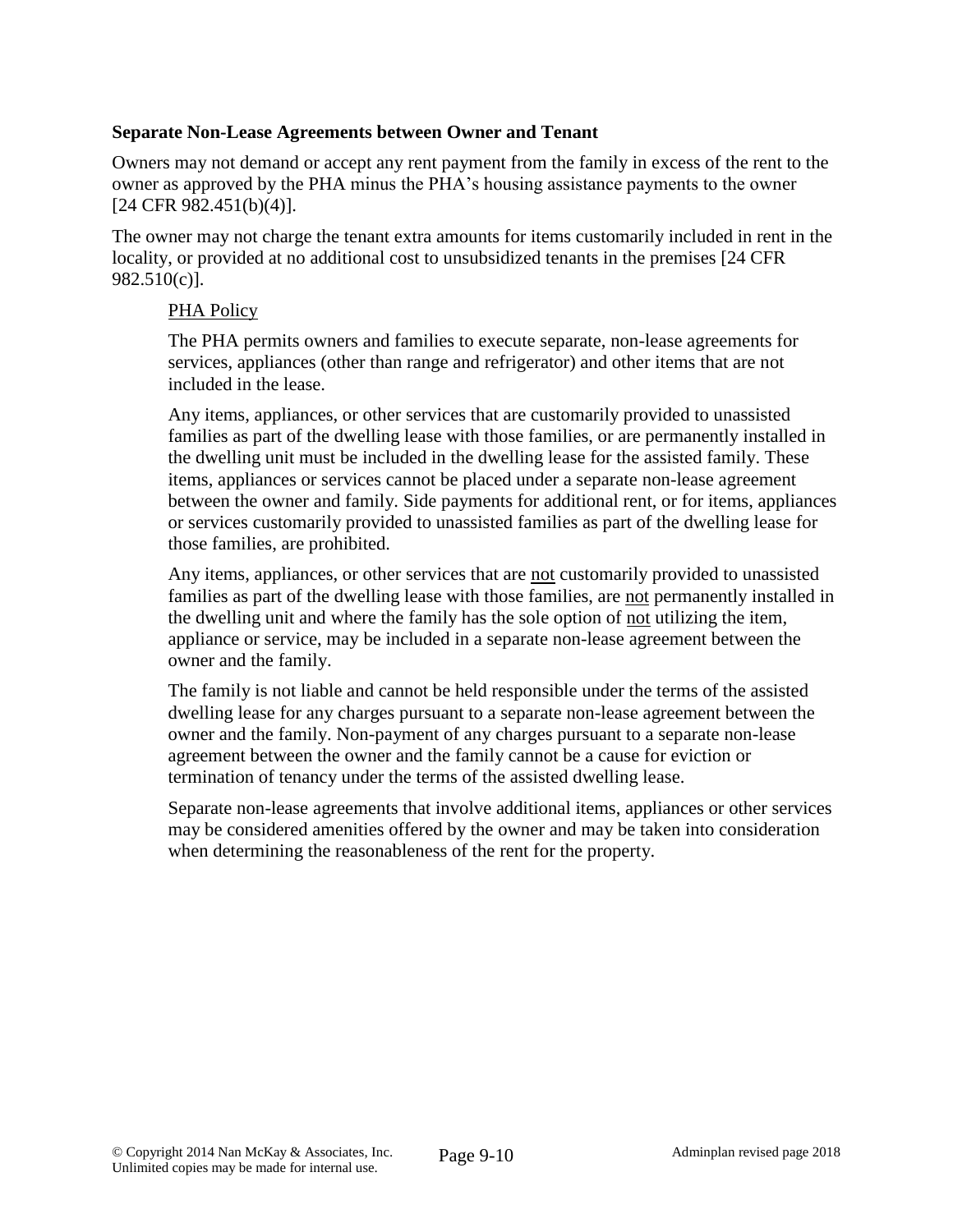## **PHA Review of Lease**

The PHA will review the dwelling lease for compliance with all applicable requirements.

### PHA Policy

If the dwelling lease is incomplete or incorrect, the PHA will notify the family and the owner of the deficiencies. Missing and corrected lease information will only be accepted as hard copies, in-person, by mail, or by fax. The PHA will not accept missing and corrected information over the phone

Because the initial leasing process is time-sensitive, the PHA will attempt to communicate with the owner and family by phone, fax, or email. The PHA will use mail when the parties can't be reached by phone, fax, or email.

The PHA is permitted, but is not required, to review the lease to determine if the lease complies with State and local law and is permitted to decline to approve the tenancy if the PHA determines that the lease does not comply with State or local law [24 CFR 982.308(c)]

#### PHA Policy

The PHA will not review the owner's lease for compliance with state/local law.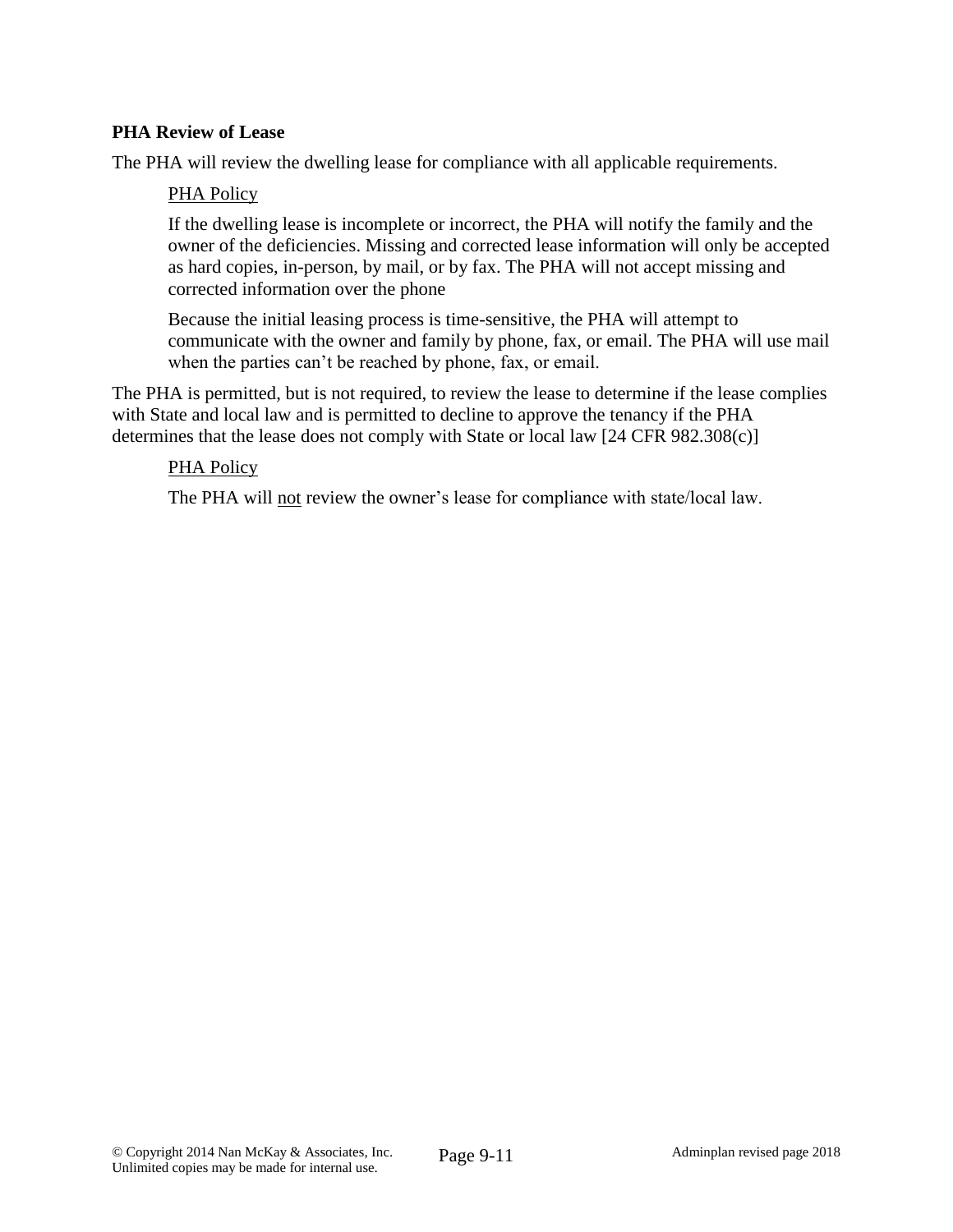## **9-I.F. TENANCY APPROVAL [24 CFR 982.305]**

After receiving the family's Request for Tenancy Approval, with proposed dwelling lease, the PHA must promptly notify the family and owner whether the assisted tenancy is approved.

Prior to approving the assisted tenancy and execution of a HAP contract, the PHA must ensure that all required actions and determinations, discussed in Part I of this chapter have been completed.

These actions include ensuring that the unit is eligible; the unit has been inspected by the PHA and meets the Housing Quality Standards (HQS); the lease offered by the owner is approvable and includes the required Tenancy Addendum; the rent to be charged by the owner for the unit must is reasonable; where the family is initially leasing a unit and the gross rent of the unit exceeds the applicable payment standard for the family, the share of rent to be paid by the family does not exceed 40 percent of the family's monthly adjusted income [24 CFR 982.305(a)]; the owner is an eligible owner, not disapproved by the PHA, with no conflicts of interest [24 CFR 982.306]; the family and the owner have executed the lease, including the Tenancy Addendum, and the lead-based paint disclosure information [24 CFR 982.305(b)].

#### PHA Policy

The PHA will complete its determination within 10 business days of receiving all required information.

If the terms of the RTA/proposed lease are changed for any reason, including but not limited to negotiation with the PHA, the PHA will obtain corrected copies of the RTA and proposed lease, signed by the family and the owner.

Corrections to the RTA/proposed lease will only be accepted as hard copies, inperson, by mail, or by fax. The PHA will not accept corrections over the phone.

If the PHA determines that the tenancy cannot be approved for any reason, the owner and the family will be notified in writing and given the opportunity to address any reasons for disapproval. The PHA will instruct the owner and family of the steps that are necessary to obtain approval of the tenancy.

Where the tenancy is not approvable because the unit is not approvable, the family must continue to search for eligible housing within the timeframe of the issued voucher.

If the tenancy is not approvable due to rent affordability or rent reasonableness, the PHA will attempt to negotiate the rent with the owner. If a new, approvable rent is negotiated, the tenancy will be approved. If the owner is not willing to negotiate an approvable rent, the family must continue to search for eligible housing within the timeframe of the issued voucher.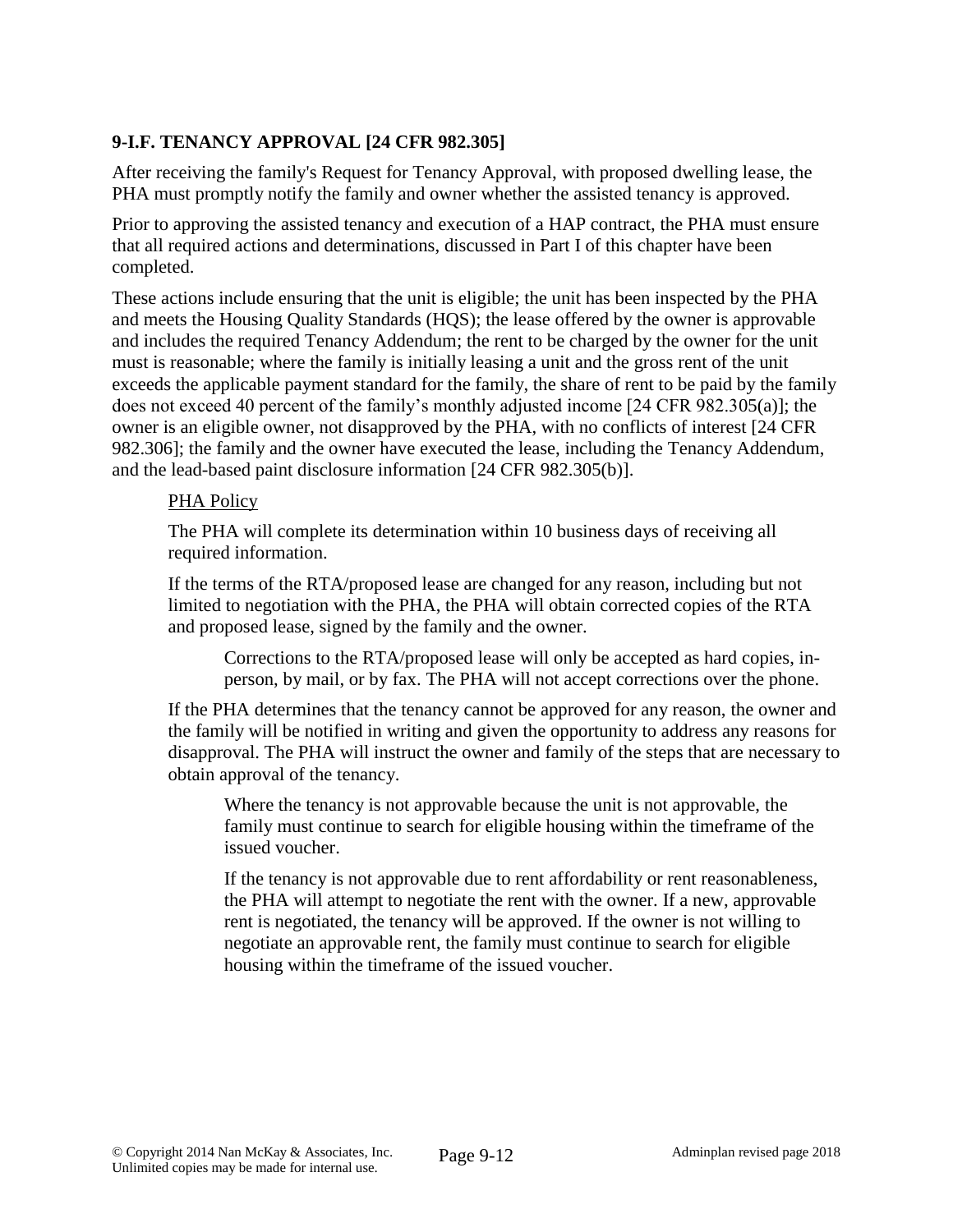# **9-I.G. HAP CONTRACT EXECUTION [24 CFR 982.305]**

The HAP contract is a written agreement between the PHA and the owner of the dwelling unit. Under the HAP contract, the PHA agrees to make housing assistance payments to the owner on behalf of the family, and the owner agrees to comply with all program requirements as stated in the HAP contract.

The HAP contract form is prescribed by HUD.

If the PHA has given approval for the family of the assisted tenancy, the owner and the PHA must execute the HAP contract.

The term of the HAP contract must be the same as the term of the lease [24 CFR 982.451(a)(2)].

The PHA is permitted to execute a HAP contract even if the funding currently available does not extend for the full term of the HAP contract.

The PHA must make a best effort to ensure that the HAP contract is executed before the beginning of the lease term. Regardless, the HAP contract must be executed no later than 60 calendar days from the beginning of the lease term.

The PHA may not pay any housing assistance payment to the owner until the HAP contract has been executed. If the HAP contract is executed during the period of 60 calendar days from the beginning of the lease term, the PHA will pay housing assistance payments after execution of the HAP contract (in accordance with the terms of the HAP contract), to cover the portion of the lease term before execution of the HAP contract (a maximum of 60 days).

Any HAP contract executed after the 60 day period is void, and the PHA may not pay any housing assistance payment to the owner.

### PHA Policy

The owner and the assisted family will execute the dwelling lease and the owner must provide a copy to the PHA. The PHA will ensure that both the owner and the assisted family receive copies of the dwelling lease.

The owner and the PHA will execute the HAP contract. The PHA will not execute the HAP contract until the owner has submitted IRS form W-9. The PHA will ensure that the owner receives a copy of the executed HAP contract.

See Chapter 13 for a discussion of the HAP contract and contract provisions.